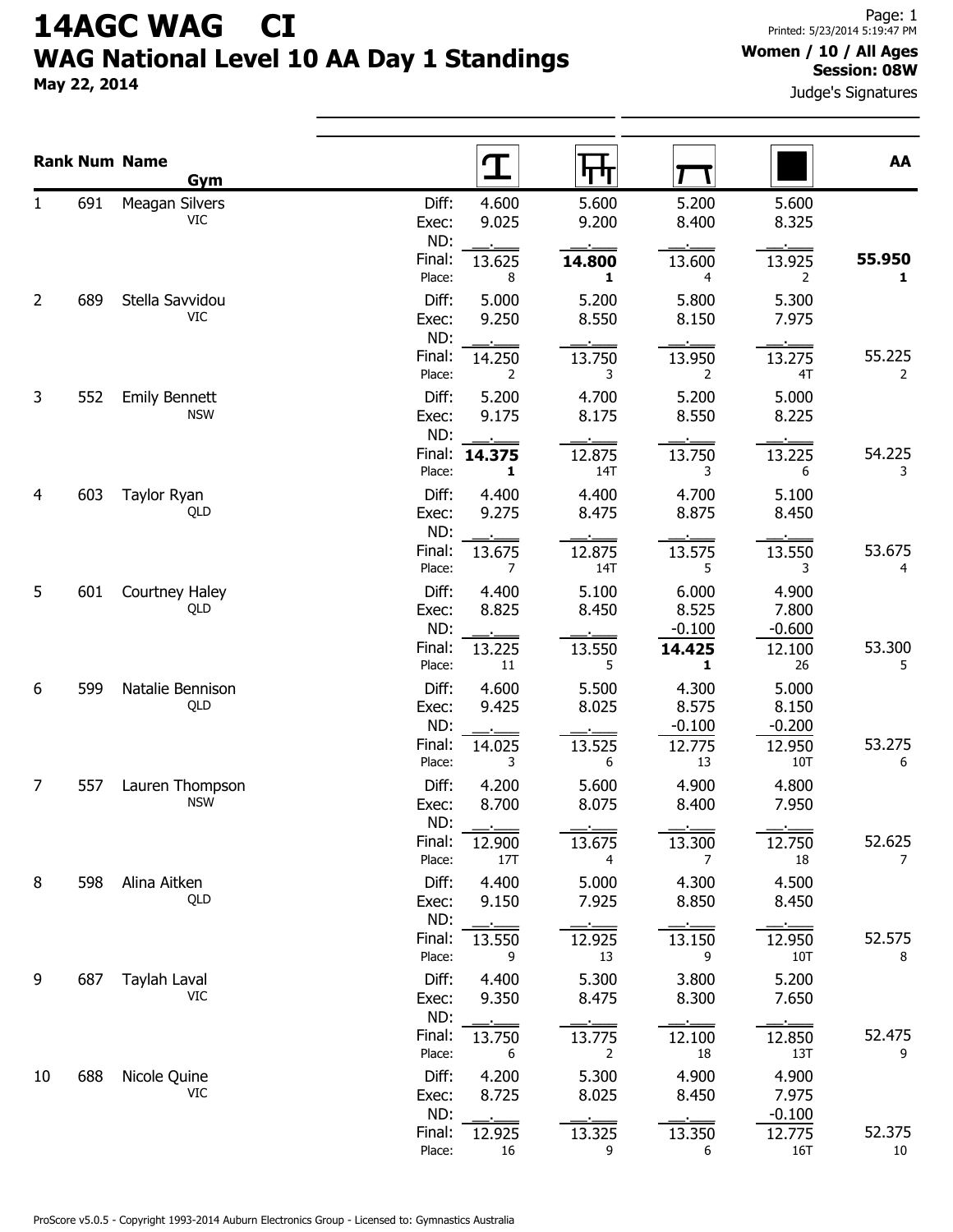## 14AGC WAG CI WAG National Level 10 AA Day 1 Standings

May 22, 2014

|     |     | <b>Rank Num Name</b><br>Gym            |                                         |                  |                            |                            | AA            |
|-----|-----|----------------------------------------|-----------------------------------------|------------------|----------------------------|----------------------------|---------------|
| 11  | 630 | Olivia Burnett<br><b>TAS</b>           | Diff:<br>4.600<br>8.550<br>Exec:<br>ND: | 5.000<br>8.050   | 4.800<br>6.575             | 5.800<br>8.650             |               |
|     |     |                                        | Final:<br>13.150<br>Place:<br>14        | 13.050<br>11     | 11.375<br>21               | 14.450<br>1                | 52.025<br>11  |
| 12  | 600 | Abbie Benstead<br>QLD                  | Diff:<br>4.400<br>8.375<br>Exec:<br>ND: | 5.000<br>8.350   | 4.500<br>8.625             | 4.400<br>8.300             |               |
|     |     |                                        | Final:<br>12.775<br>Place:<br>21T       | 13.350<br>8      | 13.125<br>$10\,$           | 12.700<br>19               | 51.950<br>12  |
| 13  | 724 | Nicole Smith<br>WA                     | Diff:<br>4.400<br>8.800<br>Exec:<br>ND: | 4.600<br>8.400   | 5.200<br>7.550<br>$-0.100$ | 5.500<br>7.850<br>$-0.300$ |               |
|     |     |                                        | Final:<br>13.200<br>Place:<br>12T       | 13.000<br>12     | 12.650<br>14               | 13.050<br>7T               | 51.900<br>13  |
| 14  | 604 | Ali Kay (Reserve)<br>QLD               | Diff:<br>4.400<br>8.800<br>Exec:<br>ND: | 4.000<br>8.000   | 4.700<br>8.250             | 4.800<br>8.475             |               |
|     |     |                                        | Final:<br>13.200<br>Place:<br>12T       | 12.000<br>21T    | 12.950<br>12               | 13.275<br>4T               | 51.425<br>14  |
| 15  | 511 | Hannah Breynard<br>ACT                 | Diff:<br>4.600<br>8.650<br>Exec:<br>ND: | 5.000<br>8.400   | 4.000<br>7.275             | 4.900<br>7.425<br>$-0.100$ |               |
|     |     |                                        | Final:<br>13.250<br>Place:<br>10        | 13.400<br>7      | 11.275<br>23               | 12.225<br>25               | 50.150<br>15  |
| 16T | 606 | Monica Slack (Reserve)<br>QLD          | Diff:<br>4.200<br>8.800<br>Exec:<br>ND: | 3.800<br>8.750   | 3.500<br>7.800             | 4.800<br>8.250             |               |
|     |     |                                        | Final:<br>13.000<br>Place:<br>15        | 12.550<br>17     | 11.300<br>22               | 13.050<br>7T               | 49.900<br>16T |
| 16T | 553 | Breeanna Carter<br><b>NSW</b>          | Diff:<br>4.200<br>8.575<br>Exec:<br>ND: | 3.900<br>8.200   | 4.000<br>8.175             | 4.800<br>8.050             |               |
|     |     |                                        | Final:<br>12.775<br>Place:<br>21T       | 12.100<br>20     | 12.175<br>17               | 12.850<br>13T              | 49.900<br>16T |
| 18  | 722 | Olivia Brown<br>WA                     | Diff:<br>4.200<br>8.700<br>Exec:<br>ND: | 4.500<br>6.750   | 5.400<br>7.700             | 4.400<br>8.200             |               |
|     |     |                                        | Final:<br>12.900<br>Place:<br>17T       | 11.250<br>25     | 13.100<br>11               | 12.600<br>20               | 49.850<br>18  |
| 19  | 555 | <b>Stephanie Magiros</b><br><b>NSW</b> | Diff:<br>4.600<br>9.400<br>Exec:<br>ND: | 4.100<br>7.900   | 3.500<br>7.750             | 4.700<br>7.850             |               |
|     |     |                                        | Final:<br>14.000<br>Place:<br>4         | 12.000<br>21T    | 11.250<br>24               | 12.550<br>21               | 49.800<br>19  |
| 20T | 605 | Larissa Lum (Reserve)<br>QLD           | Diff:<br>3.200<br>8.900<br>Exec:<br>ND: | 4.600<br>8.600   | 3.000<br>8.175             | 4.300<br>8.475             |               |
|     |     |                                        | Final:<br>12.100<br>Place:<br>26        | 13.200<br>$10\,$ | 11.175<br>26               | 12.775<br>16T              | 49.250<br>20T |